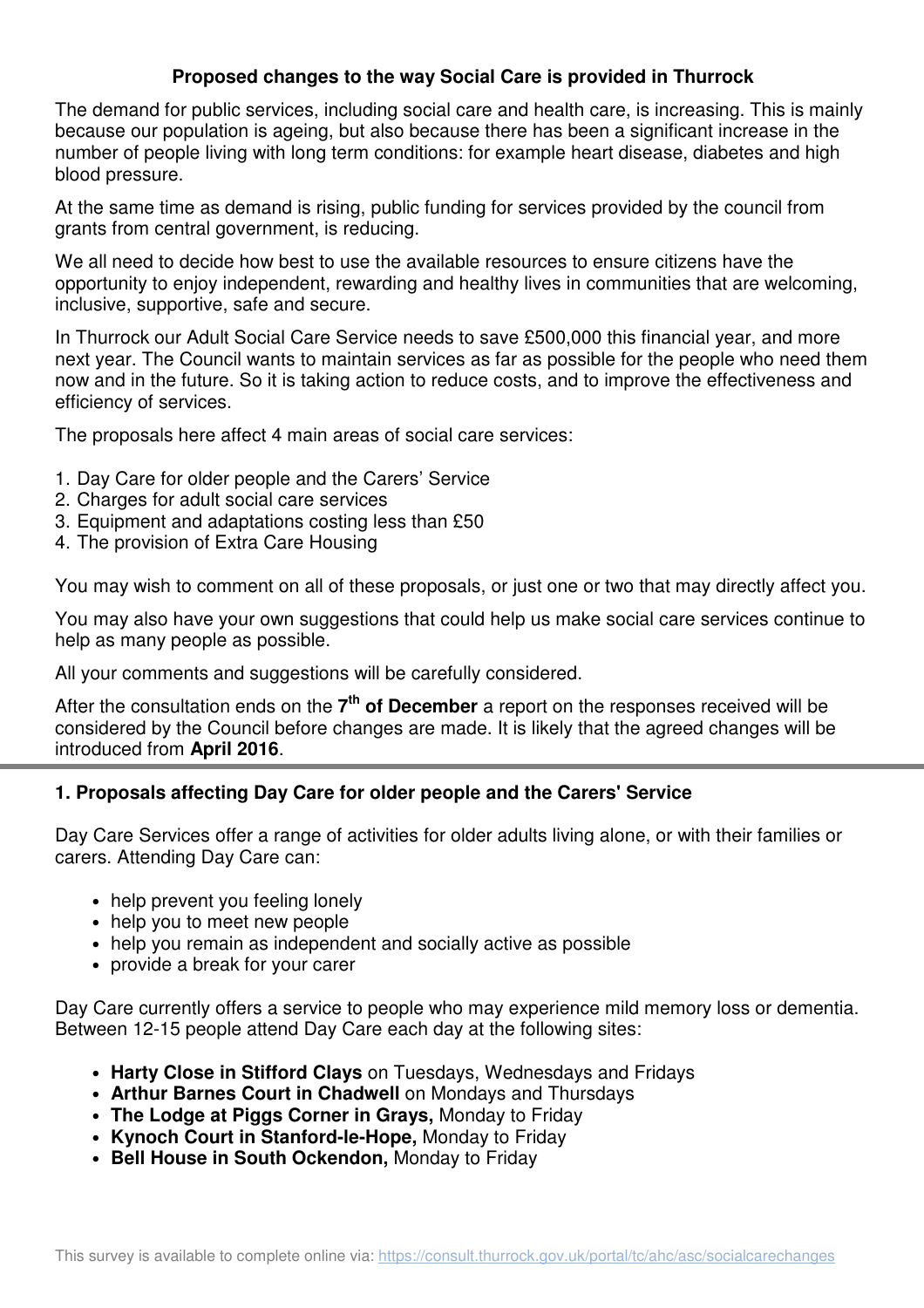Most users of these services are given transport and arrive between 9:30am to 11am and leave between 3pm to 4:30pm.

Some service users attend both Day Care and the Carers' Service.

Our Carers' Service also offers activities for older vulnerable people at the **Carers' Centre at Cromwell Road Grays**, to give carers a break at the following days and times:

- Mondays: 1pm to 5pm
- Tuesdays and Wednesdays: 1pm to 6pm
- Fridays: 10am to 5pm
- Saturdays and Sundays: 9am to 5pm

The Council wants to improve what is on offer at a number of these sites, and to provide a more responsive service that costs less. We would like to hear your views on the following options:

| Some of the sites, because of their location and size, are not suitable for Day Care and so it is<br>proposed not to offer a service there in the future.                                          |
|----------------------------------------------------------------------------------------------------------------------------------------------------------------------------------------------------|
| Q1. Should we extend the proposals and only provide the service at the larger sites<br>(including the Carers' Centre Cromwell Road) with longer hours, possibly 7 days a week?                     |
| $\Box$ Yes<br>$\square$ No                                                                                                                                                                         |
| <b>Comments:</b>                                                                                                                                                                                   |
|                                                                                                                                                                                                    |
| Q2. Should Day Care offer it's services to people on a more flexible basis? This could be<br>hourly sessions, or half days as well as full days.                                                   |
| $\Box$ Yes<br>$\Box$ No                                                                                                                                                                            |
| <b>Comments:</b>                                                                                                                                                                                   |
|                                                                                                                                                                                                    |
| Q3. Should the service be offered to people who arrange and pay for their own social<br>care, as well as those who are assessed eligible for Council provided care?                                |
| $\square$ No<br>$\Box$ Yes                                                                                                                                                                         |
| <b>Comments:</b>                                                                                                                                                                                   |
|                                                                                                                                                                                                    |
| The Council acknowledges that there will be a growing need for more specialist services,<br>particularly dementia care, and will be exploring ways in which this can be introduced in<br>Thurrock. |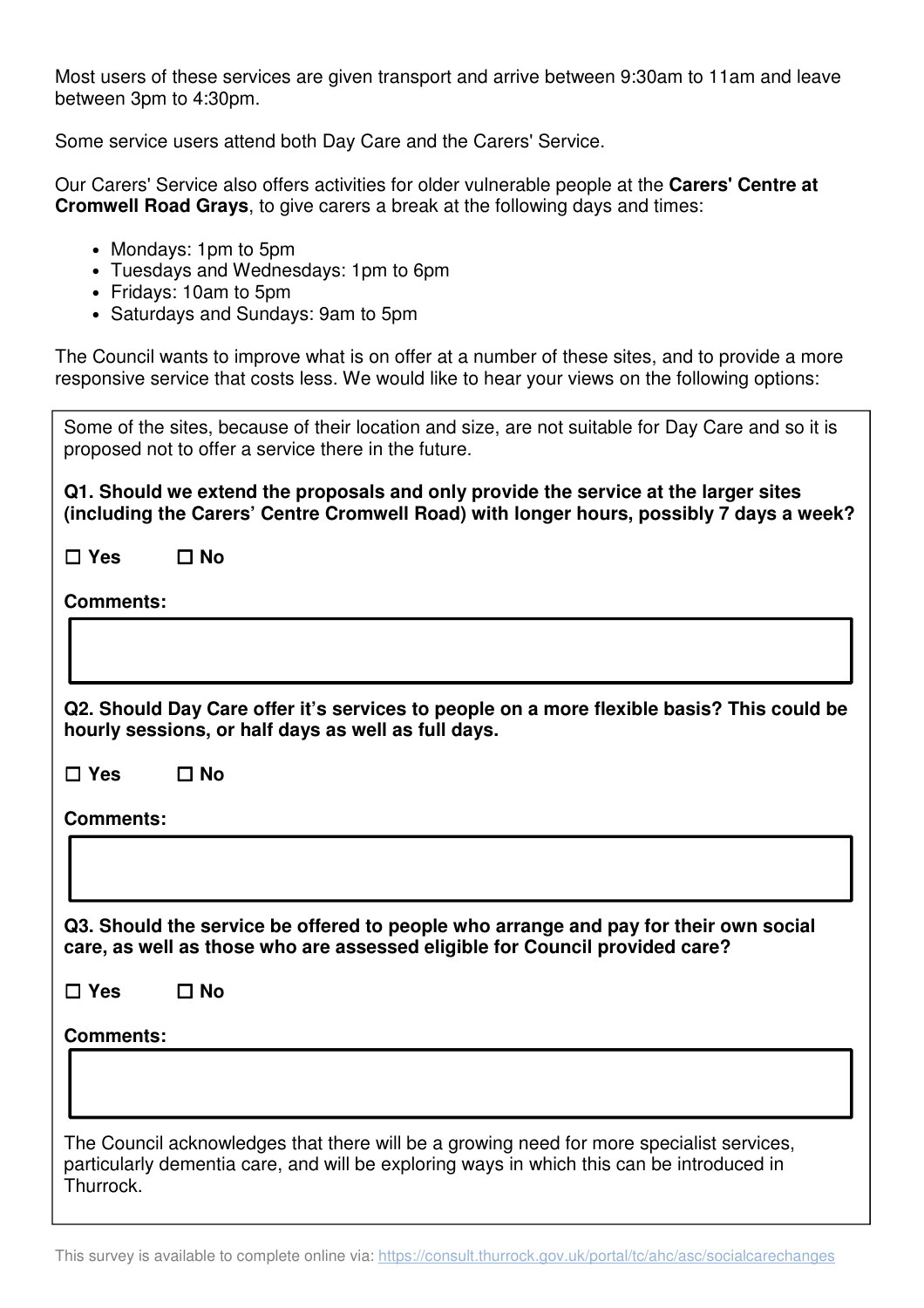| Q4. Is there a need for specialised dementia Day Care services or should all Day Care and<br>the Carers' Services aim to meet all needs?                           |                              |              |  |
|--------------------------------------------------------------------------------------------------------------------------------------------------------------------|------------------------------|--------------|--|
| $\Box$ Specialised dementia day care                                                                                                                               | $\Box$ Aim to meet all needs | $\Box$ Other |  |
| If 'other', please specify:                                                                                                                                        |                              |              |  |
| <b>Comments:</b>                                                                                                                                                   |                              |              |  |
|                                                                                                                                                                    |                              |              |  |
| Q5. Should transport be offered to:                                                                                                                                |                              |              |  |
| $\Box$ All people attending day care<br>$\Box$ Only when people cannot provide their own transport or use public or community<br>transport instead<br>$\Box$ Other |                              |              |  |
| If 'other', please specify:                                                                                                                                        |                              |              |  |
| <b>Comments:</b>                                                                                                                                                   |                              |              |  |
| Q6. Can you suggest any other ways to improve the quality and reduce the cost of Day<br><b>Care and the Carers' Service?</b>                                       |                              |              |  |
|                                                                                                                                                                    |                              |              |  |
|                                                                                                                                                                    |                              |              |  |
|                                                                                                                                                                    |                              |              |  |
|                                                                                                                                                                    |                              |              |  |
|                                                                                                                                                                    |                              |              |  |

#### **2. Proposals affecting charges for adult social care services**

The Government says that councils are allowed to charge for social care services, and services you buy with your personal budget. The Council tries to make this fair and keep charges as low as possible. The amount you have to pay depends on your financial circumstances, not your care needs. You shouldn't be prevented from having the care you need because you can't afford it.

Because most people will have to pay something towards their care, the Council carries out an assessment of each person's own particular financial circumstances. This will determine how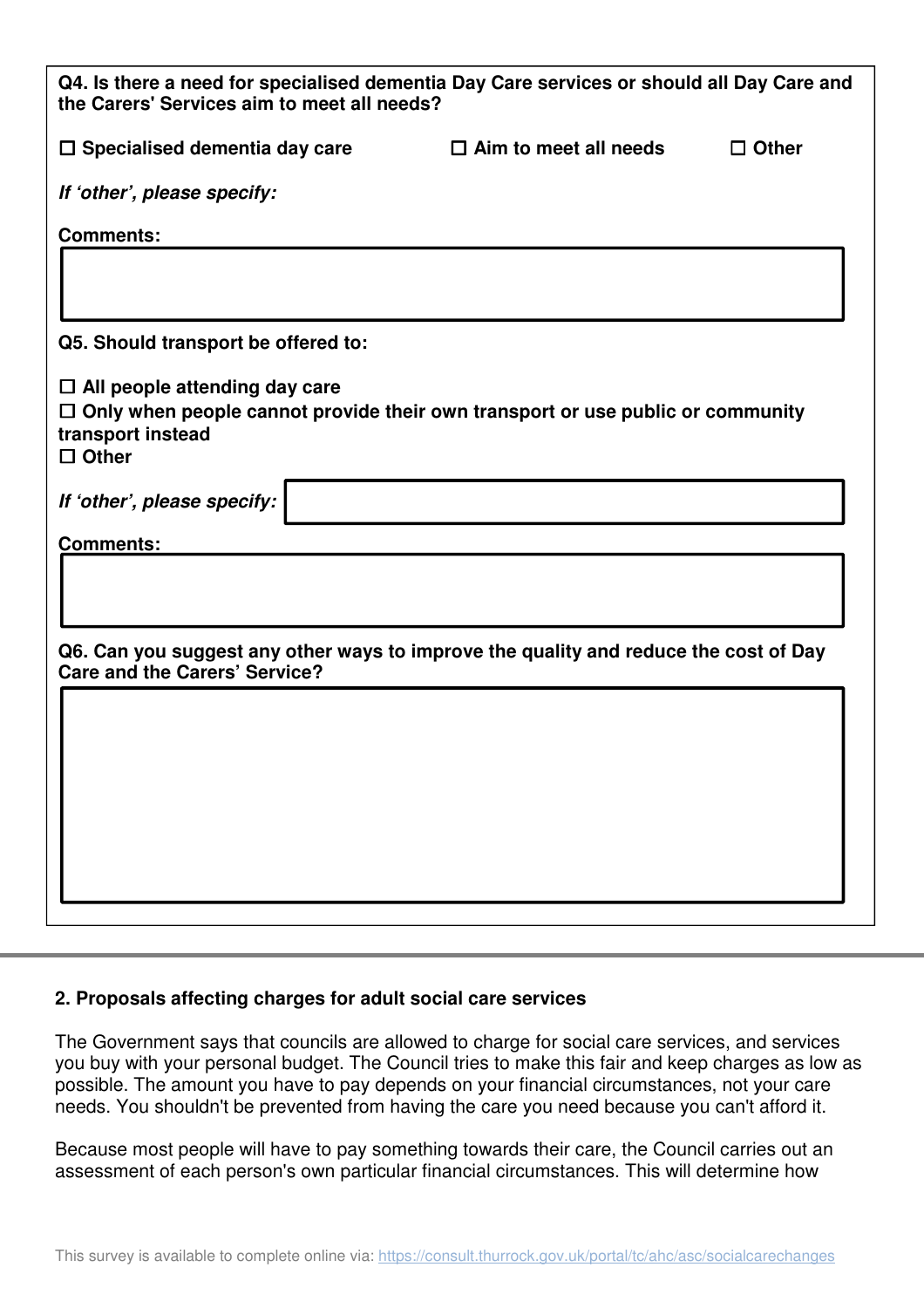much you have to pay. However, at present, the Council provides a range of very different types of services, and each is charged in a different way.

The Council wants to maintain its social care services but needs to ask those who use services to make a contribution if they can. Options being considered include:

- Moving towards charging half the full cost of providing the **Day Care service** over a period of three years. That approach would result in a charge of around £10 per day in the 1st year, around £20 per day in the second year and then around £30 per day in the 3rd year.
- Charging half the full cost of providing the **Sitting service.** This would mean a charge of £11 per hour from 2016.
- Offering sessions at the **Carers' Centre** on an hourly basis, or as 3 hourly or half day sessions, as well as on a whole day basis. A range of charges could then be set according to the length of the session, with the Council funding up to half the full cost.
- Adding the cost of any **transport** provided to the charge for the Day Care service and charging that at half the full cost.
- Charging the full cost of providing the **Careline emergency home alarm** where this is provided as a part of a social care service.

#### **Points to consider:**

- The Council acknowledges that some service users and carers may not feel they can afford to use these services in the future, and this may mean that they no longer get the benefit of the service.
- However, increasing charges over a period of three years would allow the Council, service users and carers to evaluate the impact of the introduction of the charge. Service users and carers would be offered a Financial and Benefits Assessment to ensure the charges do not reduce their income below Income Support +25%.
- Offering a range of different length sessions will help ensure Day Care and the Carers' service remains affordable for service users and carers, some of whom will use both services.

**Q7. Looking at the above options, which of these proposals would affect you?**

☐ **Day Care services** ☐ **Sitting Service** ☐ **Carers' Centre** 

☐ **Transport** ☐ **Short breaks** ☐ **Careline emergency home alarm** 

☐ **None of the above** 

**Please tell us how these proposed changes would affect you:** 

**Q8. Please tell us about any ideas or other ways of improving the quality or reducing the costs of these services:**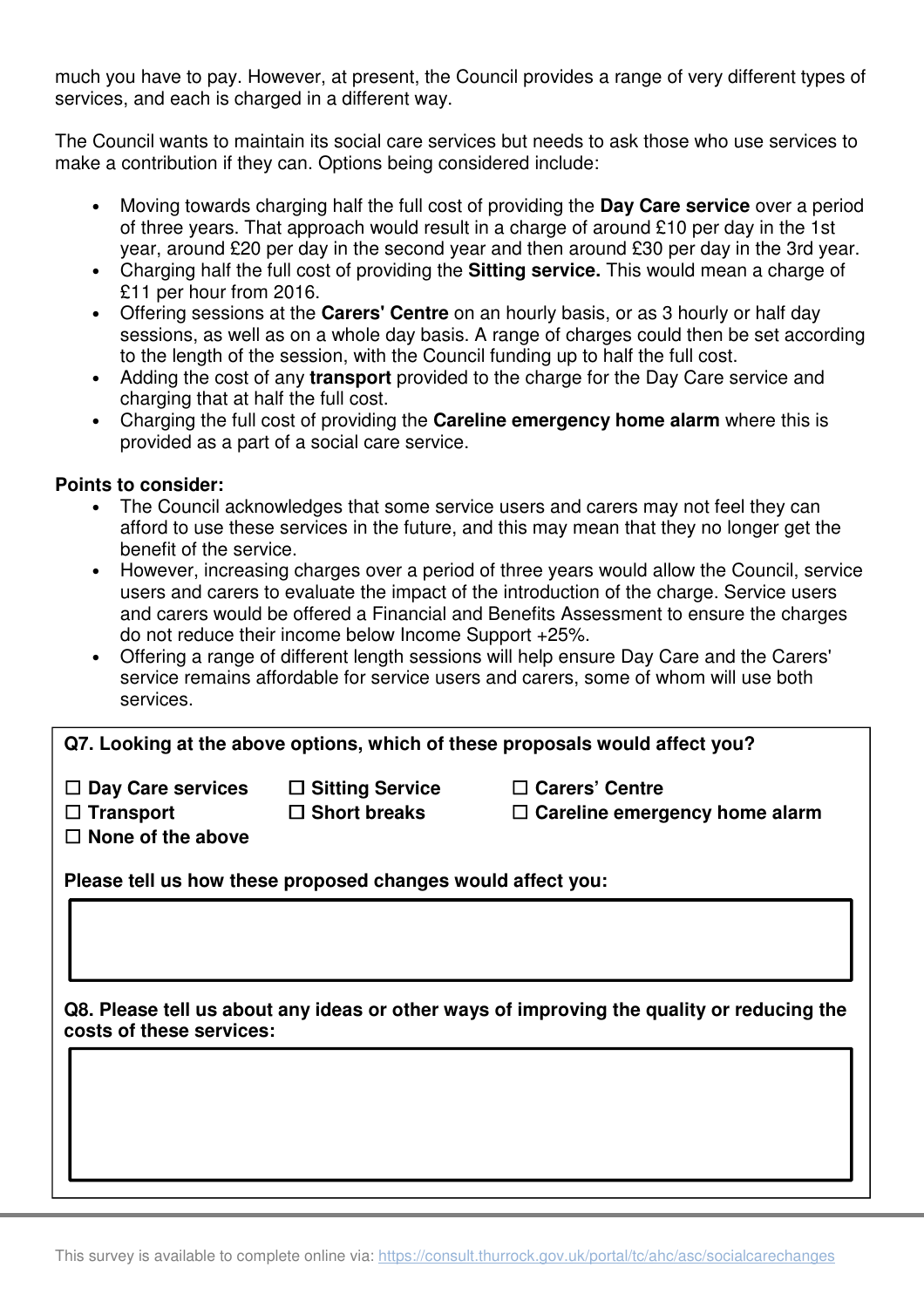### **3. Proposals affecting equipment and adaptations costing less than £50**

The Council provides equipment and home adaptations to make life at home easier and safer for older adults and people with disabilities.

Equipment is usually something that is fixed permanently in the home. Examples include:

- raised toilet seats
- perching stools
- bath lifts
- telecare

An adaptation may be any change made to the home including:

- hand rails
- stair rails
- half steps

Under Department of Health regulations equipment and adaptations provided by the Council up to the value of £1,000 must be provided free of charge. However, the list of equipment the Council currently provides includes many low value items which service users and carers could easily purchase in the High Street, or from on-line retailers. In addition, the delivery of these items of equipment can cost the Council between £15.50 and £41.00.

The Council is considering changing the list of equipment and adaptations it provides so that in future only items which cost £50 or more would be provided. The Council will continue to provide information and advice about how items of equipment or adaptations costing less than £50 can help in the home or, whether instead of buying equipment, it may be better to change the way you do everyday things to make them easier. Council staff will be able to suggest where the items may be purchased, and organisations which may be able to assist with fitting, installation and maintenance.

Other councils have adopted this approach for low cost items of equipment and adaptations and it does appear to work satisfactorily. However, Thurrock Council intends to keep the arrangement under review in case service users or carers have any difficulty obtaining the equipment or adaptations they need.

The Council will also take a risk based approach to the list of equipment it provides to ensure that care can be delivered safely. Where it is necessary, items which cost less than £50, for example, slide sheets and transfer belts, will be provided.

Before making any changes the Council would like to know how they may affect you.

**Q9. Given the information above, please let us know how the proposal to only provide items costing £50 or more will affect you:**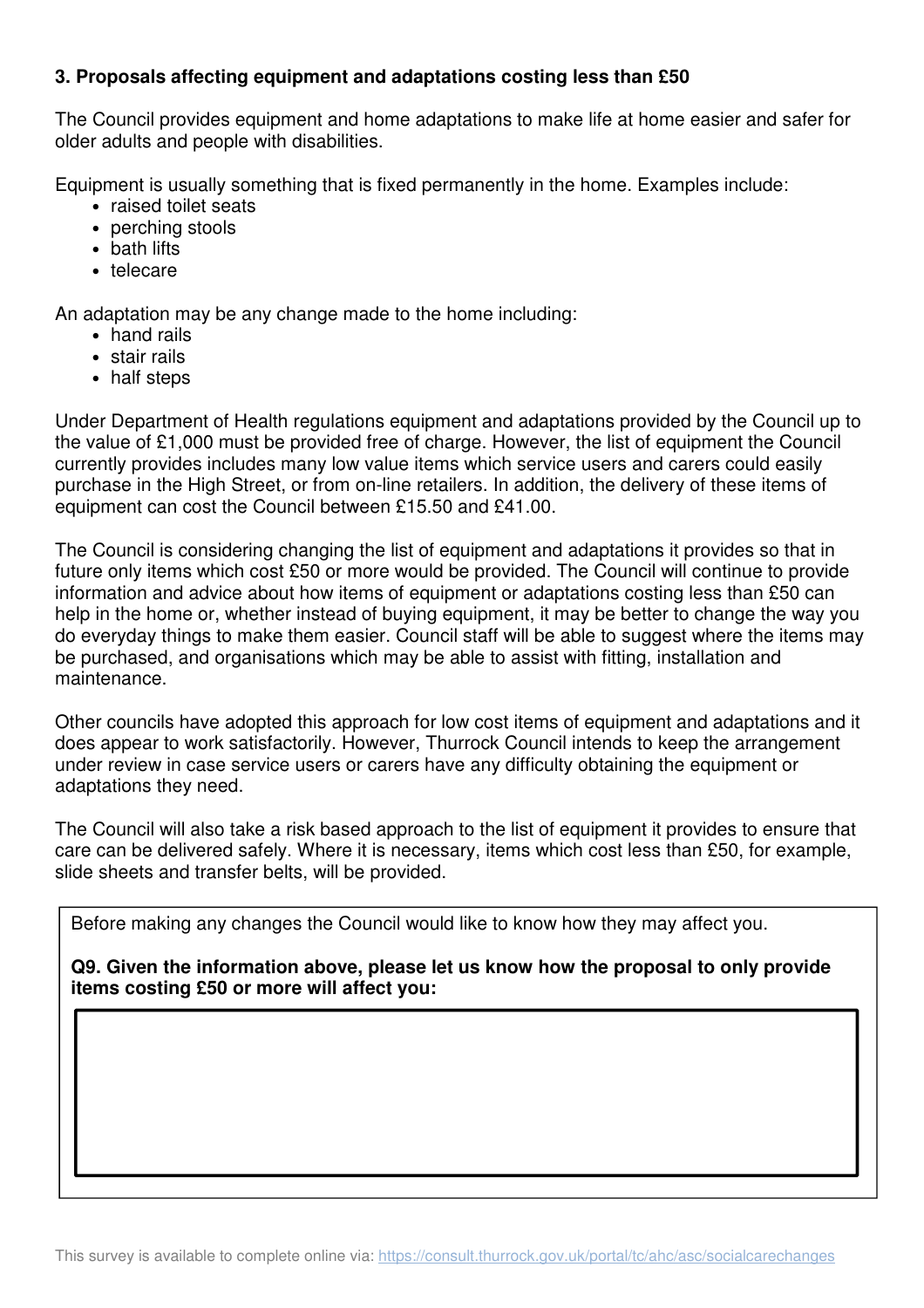#### **Q10. Please tell us about any ideas or other ways of improving the service or reducing costs of providing adaptations or equipment:**

### **4. Proposals affecting Extra Care Housing**

Extra Care Housing at Piggs Corner and Kynoch Court was introduced by Thurrock Council in 2003. Since then our understanding of how best to deliver Extra Care has grown enormously. In 2013 the Council, in a partnership with Hanover Housing and Care Watch East London, commissioned a new purpose built Extra Care scheme at Elizabeth Gardens, drawing on a number of successful examples from across England. However the Piggs Corner and Kynoch Court schemes have not changed to take advantage of this greater understanding and so they do not, in their current form, reflect best practice, nor are they financially sustainable.

Changes planned at Piggs Corner and Kynoch Court include:

- Sheltered Housing Officers will be on duty between 9am and 5pm Monday to Friday to manage the schemes. There will also be a 24 hour concierge service to manage the facilities.
- The costs of providing these accommodation related support services will in future be included in the costs of the tenancy but the Council will ensure no current residents are worse off.
- A subsidised flat rate charge of £40 per week will also be introduced as a contribution towards the cost of providing the 24 hour core care and support service.
- The Council will arrange for a home care service provider to provide the night time care and support service.
- The council is proposing to stop providing extra care at Kynoch Court. Existing residents will have the option of continuing to have their care and support needs met on site by a care and support provider commissioned by the Council but vacant flats will not be relet as Extra Care.
- No decision has been taken regarding the long term future of the cafes at Piggs Corner and Kynoch Court. However, the Council will engage with community groups and local charities to explore if the cafes could be provided by such a group, in the expectation that in future they would be entirely self-funding.

The Council also wants to make sure that all residents and anyone wishing to move into Extra Care Housing at Elizabeth Gardens is clear about the charges for care and support there. In future the Council will ask Hanover Housing to provide all prospective residents (whether tenants or leaseholders) with an information leaflet setting out all the charges for care and support in the scheme. This will clearly state that those who wish to enter Elizabeth Gardens will be deemed to have made a request for a care and support service because of the nature of the scheme.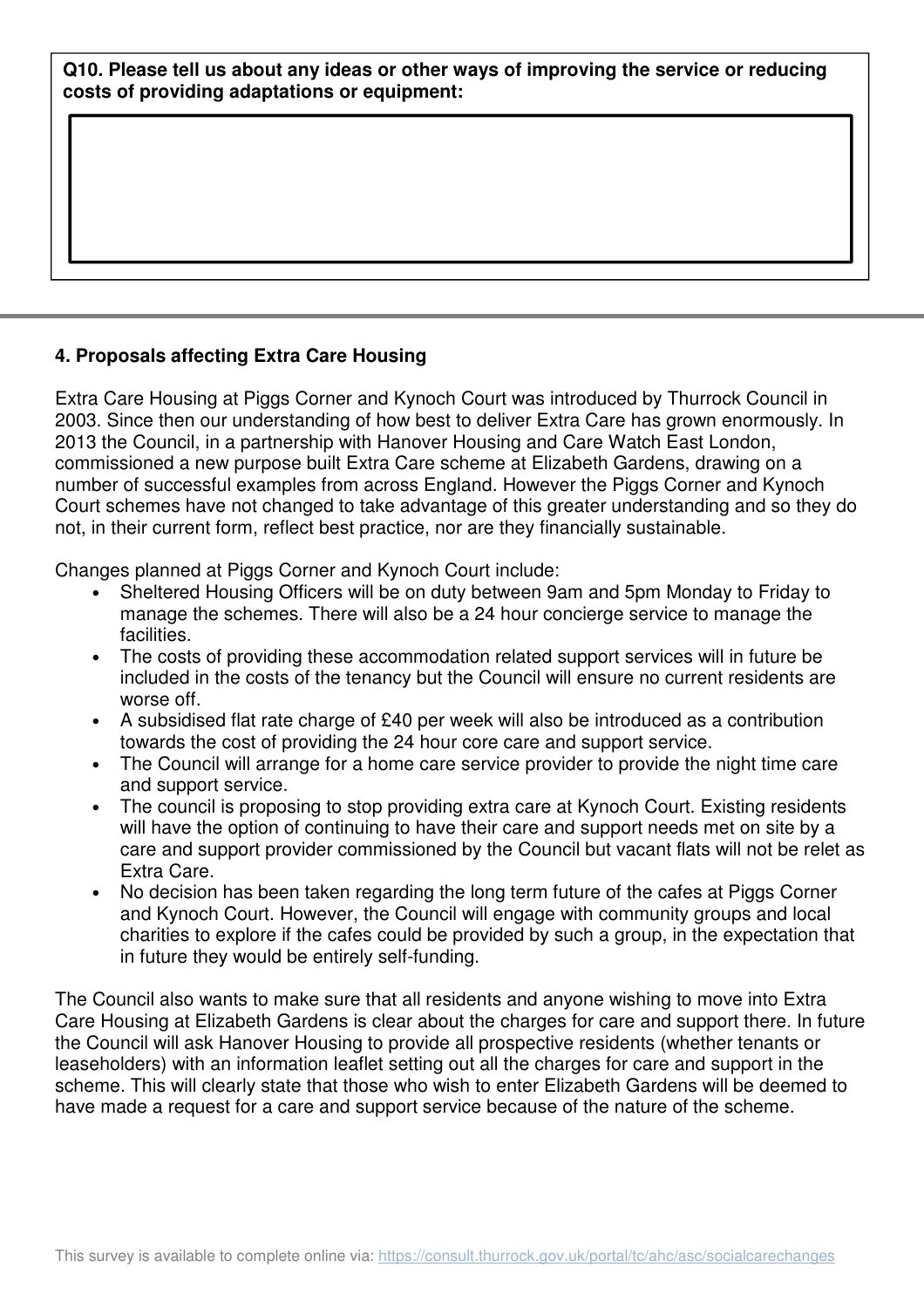#### **Q11. Please give any comments that you may have about these proposals:**

These proposals involve a significant change in the way Extra Care Housing is provided and charged for in Thurrock. It is vital that the model is right and so your help is needed. The council will be holding a series of meetings throughout the next 12 weeks to gain an understanding of the impact of the proposed changes on you as members of staff/users of the service/individuals whose family member/s will be affected etc.

**Q12. Would you like to take part in these meetings?**

☐ **Yes** ☐ **No** 

**If 'yes', please give your name and contact details (phone number or email):** 

#### **About you**

Thurrock Council wants to deliver high quality services to everyone, whatever their background. It is also important that everyone feels their views are valued and included. You are not required to complete any of these sections, but telling us about your background will help us to make sure that we are meeting the needs of all our communities and help us to evaluate what parts of the community have had an input to this consultation. If you feel that the group you identify with is not listed feel free to write this in the 'other' boxes provided.

All responses will be treated in confidence.

| How are you responding to this survey?                                           |  |  |
|----------------------------------------------------------------------------------|--|--|
| $\Box$ As someone who uses social care services                                  |  |  |
| $\Box$ As a carer                                                                |  |  |
| $\Box$ As a member of the general public                                         |  |  |
| $\Box$ On behalf of an organisation                                              |  |  |
| <b>Other</b><br>l 1                                                              |  |  |
| If 'other', please specify:                                                      |  |  |
| Are you a:                                                                       |  |  |
| $\Box$ User of the Day Care, Carers', Careline, Sitting Services or Short breaks |  |  |
| $\Box$ Resident of Extra Care Housing                                            |  |  |
| $\Box$ User of social care equipment or home adaptations                         |  |  |
| $\Box$ User of other Adult Social Care services                                  |  |  |
| $\square$ Other                                                                  |  |  |
|                                                                                  |  |  |
| If 'other' please specify:                                                       |  |  |